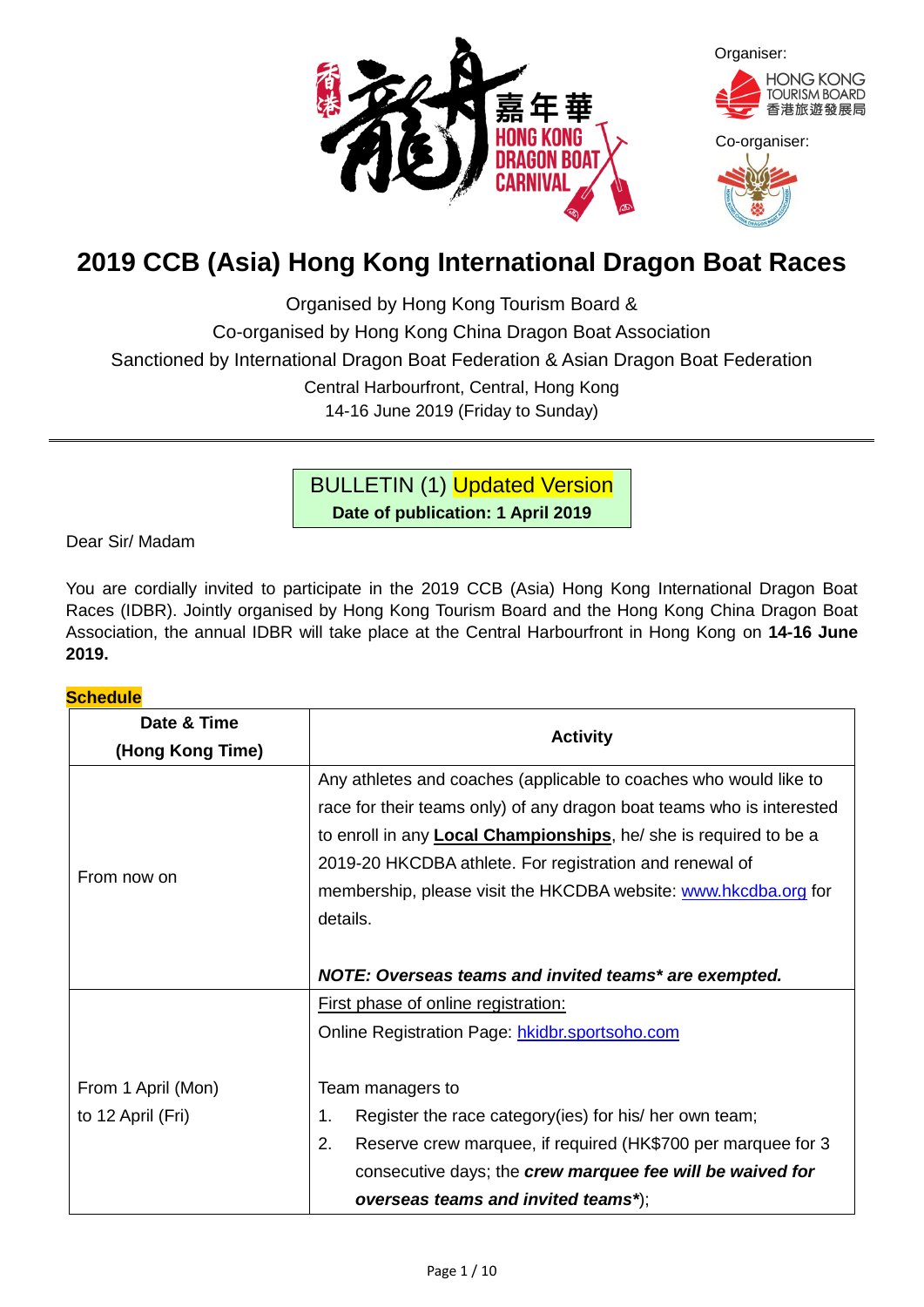|                                        | Reserve practice session on 14 June morning, if applicable<br>3.                                                                                                                                              |
|----------------------------------------|---------------------------------------------------------------------------------------------------------------------------------------------------------------------------------------------------------------|
|                                        | (For overseas teams and invited teams* only);                                                                                                                                                                 |
|                                        | Pay all fees by separate cheque;<br>4.                                                                                                                                                                        |
|                                        | (For details, please visit HKTB website: www.discoverhongkong.com                                                                                                                                             |
|                                        | and HKCDBA website: www.hkcdba.org.)                                                                                                                                                                          |
|                                        | Second phase of online registration:                                                                                                                                                                          |
|                                        | Online Registration Page: hkidbr.sportsoho.com                                                                                                                                                                |
|                                        | Team managers to register the names and respective email<br>1.<br>address of individual team members on the online registration<br>system;<br>2.<br>Team members will receive invitation emails automatically |
|                                        | generated by the registration system;                                                                                                                                                                         |
| From 29 April (Mon)<br>to 10 May (Fri) | 3.<br>Team members are required to fill in their personal details and<br>submit copies of student ID card or company ID card, if<br>applicable, on the registration system;                                   |
|                                        | 4.<br>Once all team members have enrolled, team managers will follow<br>to assign role (i.e. paddler, coach, drummer or helm) for<br>individual members so as to complete the entire registration<br>process. |
|                                        | Team managers are reminded to complete step 4 for each entry<br>5.                                                                                                                                            |
|                                        | he/ she has successfully registered during the first phase                                                                                                                                                    |
|                                        | registration and submit copies of Business Registration                                                                                                                                                       |
|                                        | Certificates / Company Registration/ Company certification                                                                                                                                                    |
|                                        | documents, if applicable.                                                                                                                                                                                     |
| 10 May (Fri)                           | Deadline for request for change of entry information                                                                                                                                                          |
|                                        | Draw of race lanes                                                                                                                                                                                            |
|                                        | Results will be announced on HKCDBA website after 10:00pm, 20                                                                                                                                                 |
| 7:00pm, 20 May (Mon)                   | May                                                                                                                                                                                                           |
|                                        | Venue: 1/F Meeting Room, Olympic House, 1 Stadium Path, So Kon                                                                                                                                                |
|                                        | Po, Causeway Bay, HK.                                                                                                                                                                                         |
|                                        | Distribution of race materials and data check (Local teams only)                                                                                                                                              |
|                                        | Team managers are required to reconfirm the details of entries, teams                                                                                                                                         |
| 10:00am to 7:00pm                      | and crew lists when they collect the race materials in person.                                                                                                                                                |
| 8 June (Sat) and 9 June                |                                                                                                                                                                                                               |
| (Sun)                                  | Venue: Secretariat of 2019 CCB (Asia) Hong Kong International<br><b>Dragon Boat Races</b><br>Address: Flat B, 1/F, Wah Mow Factory Building, 202-204 Choi Hung                                                |
|                                        | road, Diamond Hill, Kowloon, Hong Kong                                                                                                                                                                        |
| 13 June (Thu)                          | Overseas teams arrive in Hong Kong                                                                                                                                                                            |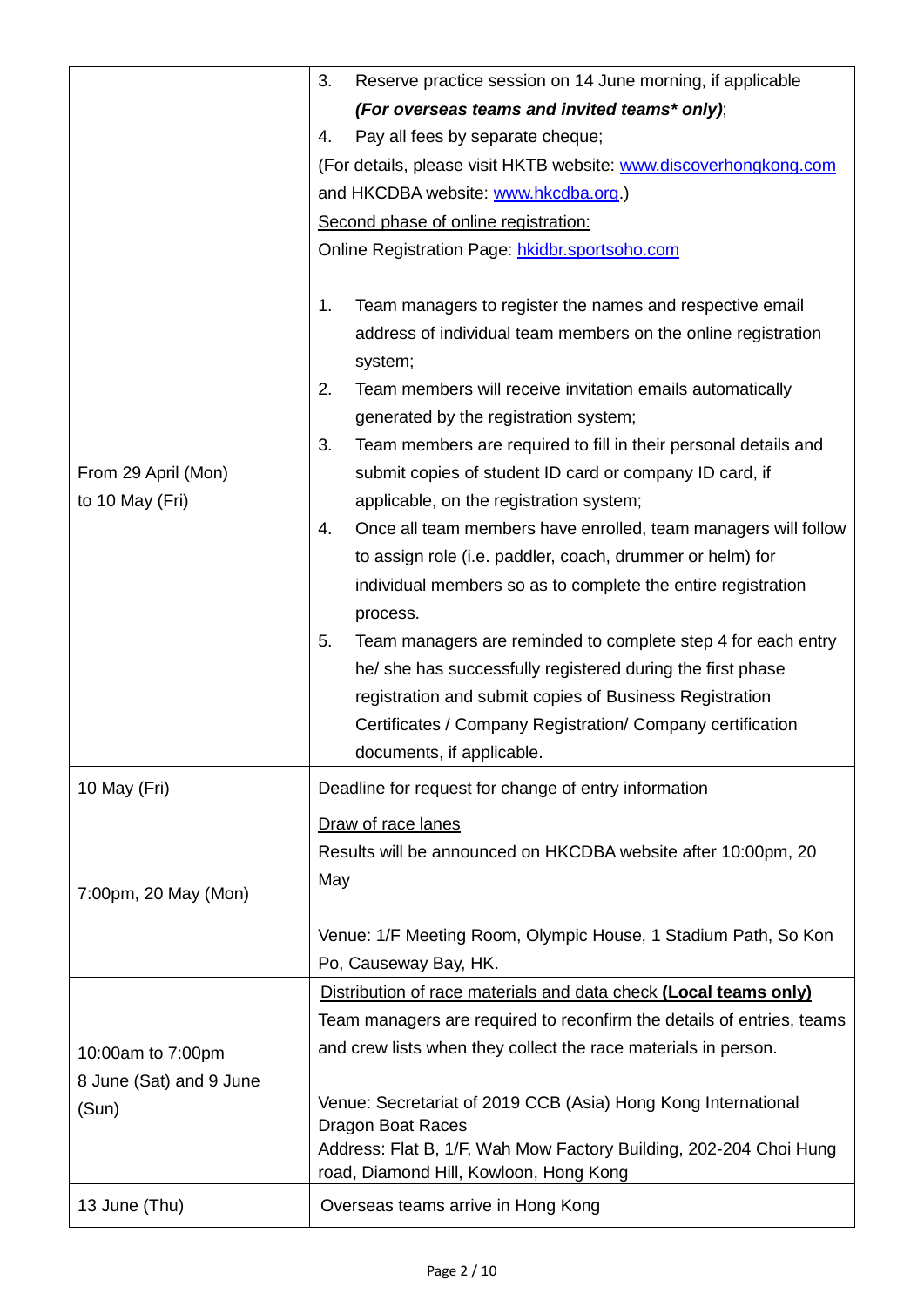| <b>Team Managers' Meeting (For all teams)</b><br>The organiser will conduct briefing on race rules and regulations, race<br>format and on-site arrangement.<br>7:30 <sub>pm</sub><br>13 June (Thu)<br>Venue: Jockey Club Lecture Theatre, 2/F, Olympic House, No. 1<br>Stadium Path, So Kon Po, Causeway Bay, Hong Kong<br>NOTE: All teams must comply with the race rules and regulations<br>and arrangements announced at the Team Managers' meeting.<br>Morning<br>Practice Sessions for overseas teams and invited teams*<br>14 June<br>Opening Ceremony, Small Boat Races and Prize Presentation<br>(Fri)<br>Afternoon<br>Ceremony<br>15 June (Sat)<br>Standard Boat Races and Prize Presentation Ceremony.<br>16 June (Sun)<br>Standard Boat Races and Prize Presentation Ceremony.<br><b>Celebration Dinner</b><br>After 6:30pm, 16 June (Sun)<br>Venue: Palace Wedding Banquet<br>Address: 13/F, The ONE, 100 Nathan Road, Tsim Sha Tsui | 10:00am to 7:00pm,<br>13 June (Thu) |  | Distribution of race materials and data check (Oversea teams only)<br>Team managers are required to reconfirm the details of entries, teams<br>and crew lists when they collect the race materials in person.<br>Venue: Meeting room, 1/F, Olympic House, No. 1 Stadium Path, So<br>Kon Po, Causeway Bay, Hong Kong |  |  |
|--------------------------------------------------------------------------------------------------------------------------------------------------------------------------------------------------------------------------------------------------------------------------------------------------------------------------------------------------------------------------------------------------------------------------------------------------------------------------------------------------------------------------------------------------------------------------------------------------------------------------------------------------------------------------------------------------------------------------------------------------------------------------------------------------------------------------------------------------------------------------------------------------------------------------------------------------|-------------------------------------|--|---------------------------------------------------------------------------------------------------------------------------------------------------------------------------------------------------------------------------------------------------------------------------------------------------------------------|--|--|
|                                                                                                                                                                                                                                                                                                                                                                                                                                                                                                                                                                                                                                                                                                                                                                                                                                                                                                                                                  |                                     |  |                                                                                                                                                                                                                                                                                                                     |  |  |
|                                                                                                                                                                                                                                                                                                                                                                                                                                                                                                                                                                                                                                                                                                                                                                                                                                                                                                                                                  |                                     |  |                                                                                                                                                                                                                                                                                                                     |  |  |
|                                                                                                                                                                                                                                                                                                                                                                                                                                                                                                                                                                                                                                                                                                                                                                                                                                                                                                                                                  |                                     |  |                                                                                                                                                                                                                                                                                                                     |  |  |
|                                                                                                                                                                                                                                                                                                                                                                                                                                                                                                                                                                                                                                                                                                                                                                                                                                                                                                                                                  |                                     |  |                                                                                                                                                                                                                                                                                                                     |  |  |
|                                                                                                                                                                                                                                                                                                                                                                                                                                                                                                                                                                                                                                                                                                                                                                                                                                                                                                                                                  |                                     |  |                                                                                                                                                                                                                                                                                                                     |  |  |
|                                                                                                                                                                                                                                                                                                                                                                                                                                                                                                                                                                                                                                                                                                                                                                                                                                                                                                                                                  |                                     |  |                                                                                                                                                                                                                                                                                                                     |  |  |
|                                                                                                                                                                                                                                                                                                                                                                                                                                                                                                                                                                                                                                                                                                                                                                                                                                                                                                                                                  |                                     |  |                                                                                                                                                                                                                                                                                                                     |  |  |
|                                                                                                                                                                                                                                                                                                                                                                                                                                                                                                                                                                                                                                                                                                                                                                                                                                                                                                                                                  |                                     |  |                                                                                                                                                                                                                                                                                                                     |  |  |
|                                                                                                                                                                                                                                                                                                                                                                                                                                                                                                                                                                                                                                                                                                                                                                                                                                                                                                                                                  |                                     |  |                                                                                                                                                                                                                                                                                                                     |  |  |
|                                                                                                                                                                                                                                                                                                                                                                                                                                                                                                                                                                                                                                                                                                                                                                                                                                                                                                                                                  |                                     |  |                                                                                                                                                                                                                                                                                                                     |  |  |
|                                                                                                                                                                                                                                                                                                                                                                                                                                                                                                                                                                                                                                                                                                                                                                                                                                                                                                                                                  |                                     |  |                                                                                                                                                                                                                                                                                                                     |  |  |
|                                                                                                                                                                                                                                                                                                                                                                                                                                                                                                                                                                                                                                                                                                                                                                                                                                                                                                                                                  |                                     |  |                                                                                                                                                                                                                                                                                                                     |  |  |
|                                                                                                                                                                                                                                                                                                                                                                                                                                                                                                                                                                                                                                                                                                                                                                                                                                                                                                                                                  |                                     |  |                                                                                                                                                                                                                                                                                                                     |  |  |
|                                                                                                                                                                                                                                                                                                                                                                                                                                                                                                                                                                                                                                                                                                                                                                                                                                                                                                                                                  |                                     |  |                                                                                                                                                                                                                                                                                                                     |  |  |
|                                                                                                                                                                                                                                                                                                                                                                                                                                                                                                                                                                                                                                                                                                                                                                                                                                                                                                                                                  |                                     |  |                                                                                                                                                                                                                                                                                                                     |  |  |
|                                                                                                                                                                                                                                                                                                                                                                                                                                                                                                                                                                                                                                                                                                                                                                                                                                                                                                                                                  |                                     |  |                                                                                                                                                                                                                                                                                                                     |  |  |

**\*Invited teams include all teams participated in the "Hong Kong Trophy" and other Local Invitational Races.**

# **Fall Back Race Days**

| 22 Jun – 23 Jun<br>$(Sat-Sun)$ | If the IDBR is not allowed to take place at the Central Harbourfront<br>due to any causes beyond the reasonable control of HKTB and<br>HKCDBA, the IDBR will take place at Shing Mun River in Shatin,<br>New Territories on 22 June and 23 June. |
|--------------------------------|--------------------------------------------------------------------------------------------------------------------------------------------------------------------------------------------------------------------------------------------------|
|                                | NOTE: Cancellation or delay of races is subject to the final<br>decision of the Organizing Committee. There will be NO refund<br>of entry fee and crew marquee rental fee (if applicable).                                                       |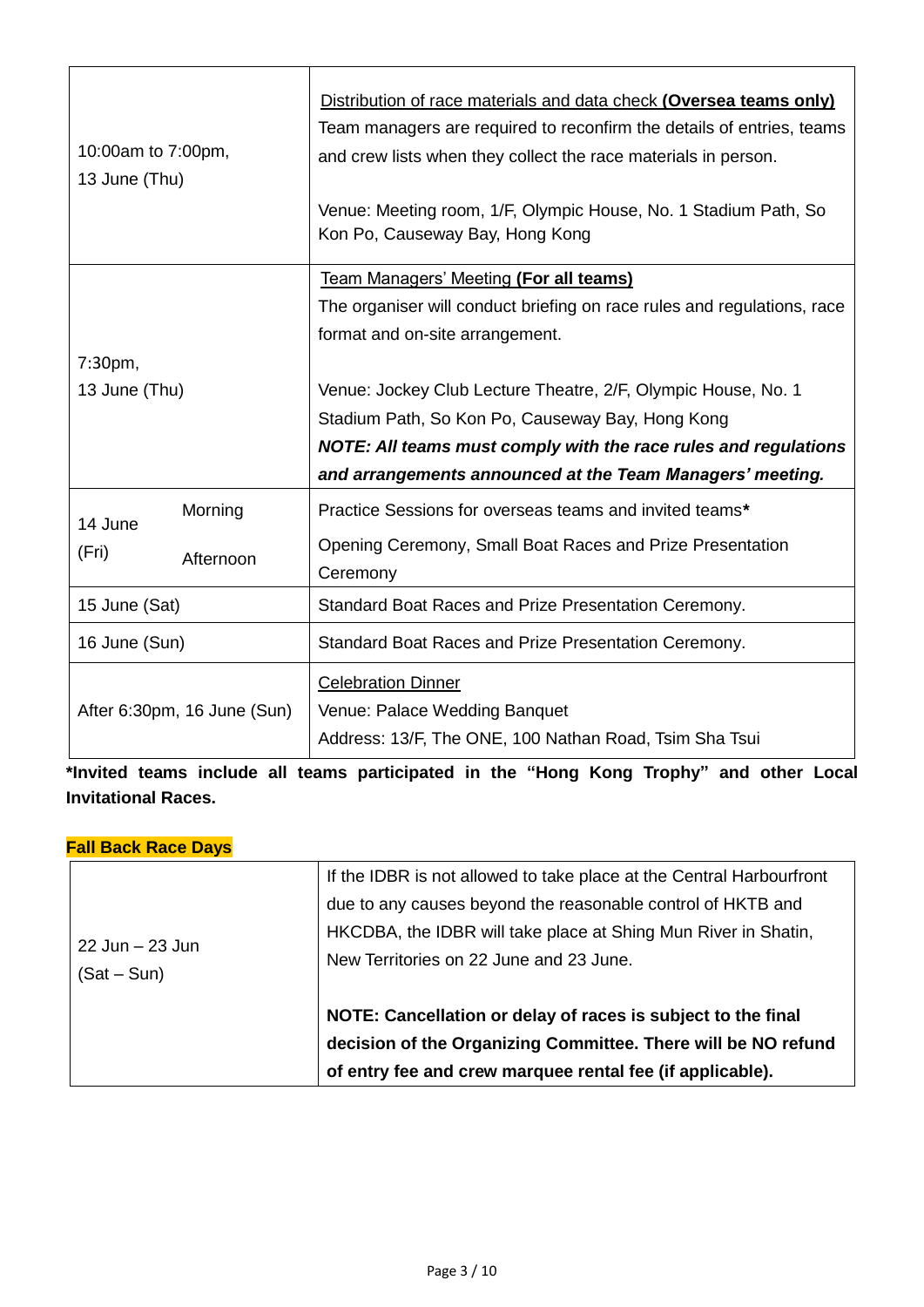#### **Race Categories and Entry Fee Race Categories Small Boat Standard Boat Entry Fee (Per team Race Day Distance** Race Day **Distance** (Per team  $\begin{array}{c}$  (Per team  $\begin{array}{c}$ **Race Day (m)** International Championships – For both local and overseas teams, except those marked with # are for overseas teams only International Open# 14 Jun  $(Fri)$  200 15 Jun  $($ Sat)  $\begin{array}{|c|c|c|c|} \hline 15 \text{ Jun} & 400 & \text{Standard Boat} \ \hline 16 \text{ HK$3,200} & & \end{array}$ HK\$3,200 Small Boat HK\$1,700 (Free for all overseas team) International Mixed# International Women's# International Cancer Survivors' New York 1 (New York 1) 2014 International Paradragon New York 1988 16 Jun  $(Sun)$  400 Local Championships – Local teams only Open 14 Jun  $(Fri)$  200 15 Jun (Sat) 400 Standard Boat HK\$3,200 Small Boat HK\$1,700 Mixed Women's Professional Bodies X Standard Boat HK\$3,200 Youth champ cum HKCDBA Chairman Shield Standard Boat HK\$1,700 Inter-Company 15 Jun 2014 Standard Boat CCB (Asia) Banking **16 Jun** 16 Jun HK\$3,200 (Sun) Local Invitational Races – Invited teams only Disciplinary Forces X 15 Jun (Sat) 400 | By invitation only CCB (Asia) HKCEA Dragon Boat Invitational Race 16 Jun (Sun) Open to teams participating in any race Fancy Dress Competition | X 16 Jun (Sun) 400 Not applicable

*NOTE: Due to time constraint, the Race Management Committee reserves the right to adjust the quotas in each category and accept entries on a first-come, first-served basis.*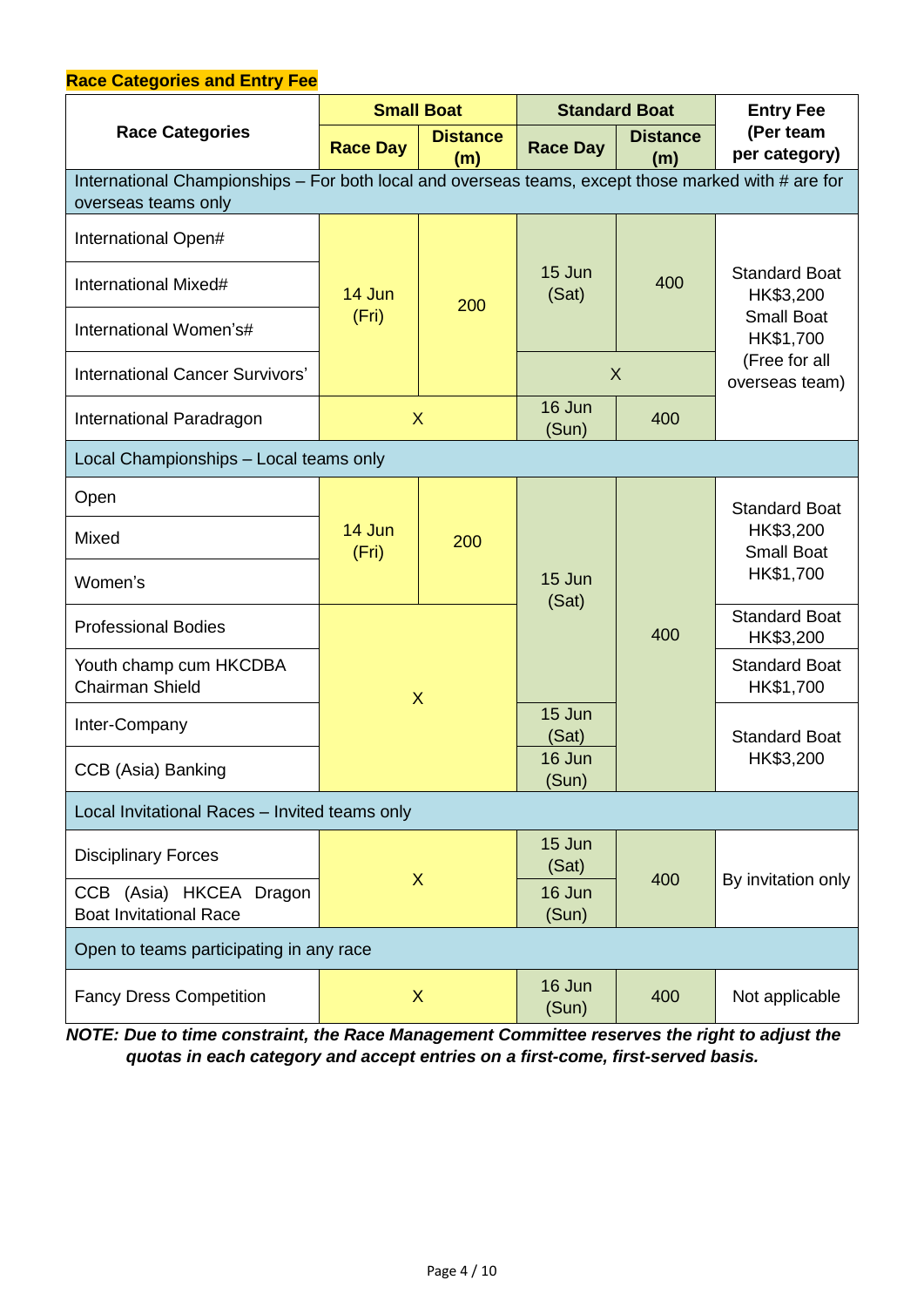| <b>Entry Requirements</b>                                       |                                                                                                                                                                                                                                                                                                                                                                                                                                                                                                                                                                                                                                                                                                                                                                                                                                             |  |  |
|-----------------------------------------------------------------|---------------------------------------------------------------------------------------------------------------------------------------------------------------------------------------------------------------------------------------------------------------------------------------------------------------------------------------------------------------------------------------------------------------------------------------------------------------------------------------------------------------------------------------------------------------------------------------------------------------------------------------------------------------------------------------------------------------------------------------------------------------------------------------------------------------------------------------------|--|--|
| <b>Race Categories</b>                                          | <b>Entry Requirements</b>                                                                                                                                                                                                                                                                                                                                                                                                                                                                                                                                                                                                                                                                                                                                                                                                                   |  |  |
| All race categories                                             | • All participants must be aged 12 or above as of 1 Jan 2019;<br>All participants must be able to swim at least 50m in light clothing and<br>without buoyancy aid;                                                                                                                                                                                                                                                                                                                                                                                                                                                                                                                                                                                                                                                                          |  |  |
| All International<br>Championships                              | • At least 60% of team members, as shown on the crew list, are registered as<br>holders of passports issued by countries or regions other than Hong Kong.<br>HKTB and HKCDBA reserve the right to collect the copies of passport for the<br>purpose of information check                                                                                                                                                                                                                                                                                                                                                                                                                                                                                                                                                                    |  |  |
| All Local<br>Championships                                      | Any athletes and coaches (applicable to coaches who are going to race for<br>their teams only) are required to register as 2019-20 HKCDBA athletes.                                                                                                                                                                                                                                                                                                                                                                                                                                                                                                                                                                                                                                                                                         |  |  |
| International / Local<br>Open Championship                      | No gender limitation.                                                                                                                                                                                                                                                                                                                                                                                                                                                                                                                                                                                                                                                                                                                                                                                                                       |  |  |
| International / Local<br>Mixed<br>Championship                  | • 8-12 female paddlers for Standard Boat;<br>4-6 female paddlers for Small Boat;<br>No gender limitation on helm and drummer.<br>$\bullet$                                                                                                                                                                                                                                                                                                                                                                                                                                                                                                                                                                                                                                                                                                  |  |  |
| International / Local<br>Women's<br>Championship                | All paddlers, helm and drummer must be female.<br>$\bullet$                                                                                                                                                                                                                                                                                                                                                                                                                                                                                                                                                                                                                                                                                                                                                                                 |  |  |
| <b>International Cancer</b><br><b>Survivors</b><br>Championship | All overseas and local cancer survivors' teams are welcome;<br>Except for helm and drummer, the number of non-cancer survivor paddlers<br>should not exceed half of the paddlers in the team;<br>No gender limitation.                                                                                                                                                                                                                                                                                                                                                                                                                                                                                                                                                                                                                      |  |  |
| International<br>Paradragon<br>Championship                     | All overseas and local Paradragon teams are welcome;<br>$\bullet$<br>Except for helm and drummer, the number of able-bodied paddlers should<br>not exceed half of the paddlers in the team;<br>No gender limitation.<br>$\bullet$                                                                                                                                                                                                                                                                                                                                                                                                                                                                                                                                                                                                           |  |  |
| Inter-Company<br>Championship                                   | • For companies with valid Business Registration Certificates only. Teams<br>shall provide a copy of valid Business Registration Certificates;<br>All paddlers must be full-time overseas (max 8) / local staff of the company;<br>Paddlers shall provide a copy of their staff ID or certification letter;<br>No gender limitation.                                                                                                                                                                                                                                                                                                                                                                                                                                                                                                        |  |  |
| CCB (Asia) Banking<br>Championship                              | For licensed banks under the supervision of the Hong Kong Monetary<br>$\bullet$<br>Authority only;<br>All paddlers must be full-time overseas (max 8) / local staff of the bank;<br>Paddlers shall provide a copy of their staff ID or certification letter;<br>No gender limitation.                                                                                                                                                                                                                                                                                                                                                                                                                                                                                                                                                       |  |  |
| <b>Professional Bodies</b><br>Championship                      | For designated professional bodies which represent the following registered<br>practicing professionals (including accountants, architects, surveyors,<br>planners, landscape architects, engineers, barristers, solicitors, doctors,<br>dentists & chartered secretaries) & are responsible for setting the standards<br>professional services & performance (including establishing<br>for<br>administering codes of conduct & / or determining / granting professional<br>qualifications);<br>Organisations representing other professional fields and other organisations<br>representing the above professional fields are suggested to participate in<br>other local championships;<br>All participants must be members of the professional bodies;<br>Participants shall provide valid proof of membership;<br>No gender limitation. |  |  |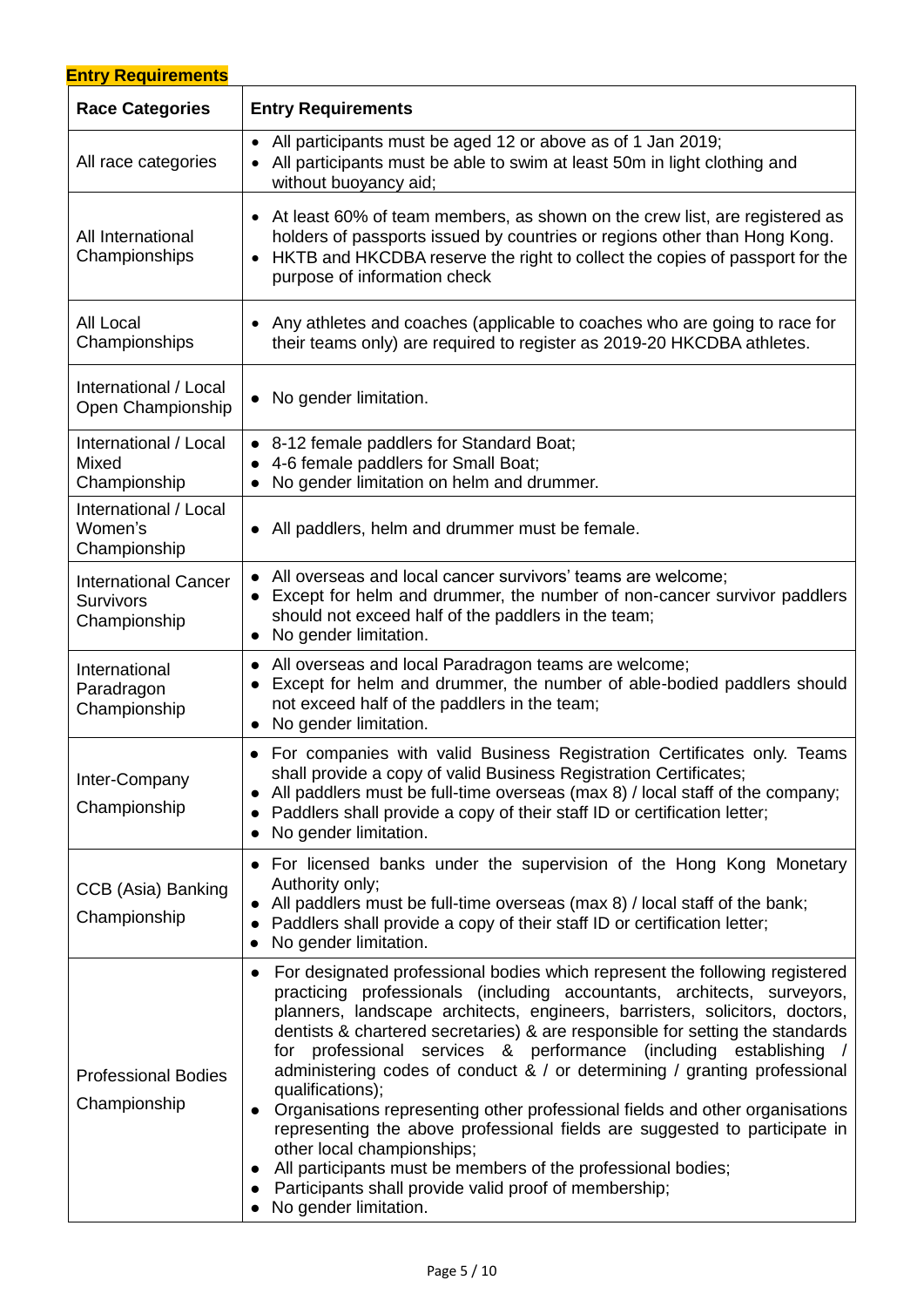| Youth Championship<br>cum HKCDBA<br><b>Chairman Shield</b>  | • For teams enrolled under the name of any universities post-secondary<br>secondary schools, all team members must be FULL TIME students of the<br>universities/ post-secondary/ secondary schools in the year 2019-20; all<br>team members are required to provide a copy of their FULL TIME Student<br><b>ID Card</b><br>All paddlers must be aged below 24 (as of 1 Jan 2019). Though there is no<br>$\bullet$<br>age limitation for drummer or helm.<br>• No gender limitation. |
|-------------------------------------------------------------|-------------------------------------------------------------------------------------------------------------------------------------------------------------------------------------------------------------------------------------------------------------------------------------------------------------------------------------------------------------------------------------------------------------------------------------------------------------------------------------|
| <b>Disciplinary Forces</b><br><b>Invitational Race</b>      | Open to the Hong Kong Police Force, Immigration Department, Fire<br>$\bullet$<br>Services Department, Customs and Excise Department, Government Flying<br>Service, Hong Kong Correctional Services, Civil Aid Service and Auxiliary<br><b>Medical Service;</b><br>All participants must be full-time staff / members of the Department;<br>$\bullet$<br>Participants shall provide a copy of their staff ID or certification letter;<br>$\bullet$<br>No gender limitation.          |
| <b>Fancy Dress</b><br>Competition                           | • Open to teams participated in any race;<br>• Teams should be dressed in interesting and creative costume during the<br>race.<br>• No gender limitation.                                                                                                                                                                                                                                                                                                                           |
| CCB (Asia) HKCEA<br>Dragon Boat<br><b>Invitational Race</b> | • For invited teams only;<br>No gender limitation.                                                                                                                                                                                                                                                                                                                                                                                                                                  |

| Race<br><b>Categories</b> | <b>Standard Boat</b> |                        |          |                                                                                                                                                                                                                                                                                                                                                          |
|---------------------------|----------------------|------------------------|----------|----------------------------------------------------------------------------------------------------------------------------------------------------------------------------------------------------------------------------------------------------------------------------------------------------------------------------------------------------------|
|                           | <b>Race Day</b>      | <b>Distance</b><br>(m) | Quota    | <b>Entry Requirements</b>                                                                                                                                                                                                                                                                                                                                |
| Hong Kong<br>Trophy       | 16 Jun<br>(Sun)      | 400                    | 18 Teams | By invitation only.<br>No gender limitation.                                                                                                                                                                                                                                                                                                             |
| 70A Trophy                | 16 Jun<br>(Sun)      | 400                    | 8 Teams  | The first 8 teams (limited to teams from<br>Mainland China, Hong Kong and Macao) with<br>the best finish time from heats or 1st rounds of<br>all international and local standard boat<br>championships to be held on 15 June (except<br>Youth Championship cum HKCDBA Chairman<br>Shield and invitational races) will be selected to<br>ioin this race. |
| President<br>Shield       | 16 Jun<br>(Sun)      | 400                    | 8 Teams  | The first 8 teams with the best finish time from<br>heats or 1st rounds of all local standard boat<br>championships to be held on 15 June (except<br>Youth Championship cum HKCDBA Chairman<br>Shield and invitational races) will be selected to<br>ioin this race*.                                                                                    |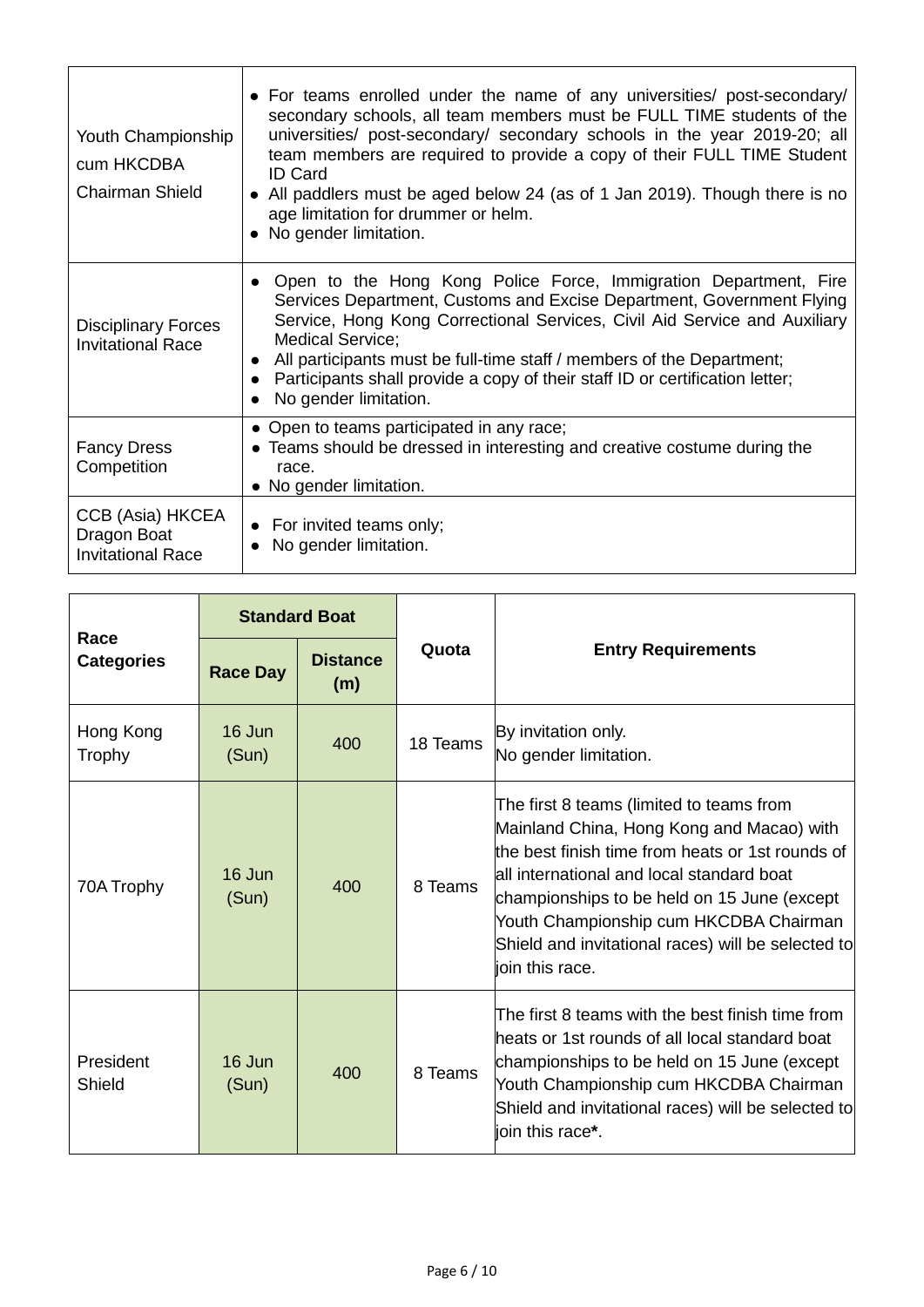| CCB (Asia)<br>International<br><b>Grand Open</b><br>Championship | 16 Jun<br>(Sun) | 400 | Overseas:<br>16 Teams<br>Local:<br>16 Teams | The first 16 overseas teams and first 16 local<br>teams with the best finish time from heats or 1st<br>rounds of the following standard boat<br>championships to be held on 15 June will be<br>selected to join this race*:<br>International Open Championship<br>Open Championship<br>Inter-Company Championship<br><b>Disciplinary Forces Invitational Race</b><br>Youth Championship cum HKCDBA Chairman<br>Shield |
|------------------------------------------------------------------|-----------------|-----|---------------------------------------------|-----------------------------------------------------------------------------------------------------------------------------------------------------------------------------------------------------------------------------------------------------------------------------------------------------------------------------------------------------------------------------------------------------------------------|
| International<br><b>Grand Mixed</b><br>Championship              | 16 Jun<br>(Sun) | 400 | Overseas:<br>16 Teams<br>Local:<br>16 Teams | The first 16 overseas teams and first 16 local<br>teams with the best finish time from heats or 1st<br>rounds of the following standard boat<br>championships to be held on 15 June will be<br>selected to join this race*:<br>International Mixed Championship<br><b>Mixed Championship</b>                                                                                                                          |
| International<br>Grand<br>Women's<br>Championship                | 16 Jun<br>(Sun) | 400 | Overseas:<br>8 Teams<br>Local:<br>8 Teams   | The first 8 overseas teams and first 8 local<br>teams with the best finish time from heats or 1st<br>rounds of the following standard boat<br>championships to be held on 15 June will be<br>selected to join this race*:<br>International Women's Championship<br>Women's Championship                                                                                                                               |

**\*** *Local teams will only be admitted to race in President Shield and/ or a Grand Championship according to their best finish time achieved in the heats or 1st rounds of respective standard boat championships mentioned above. The remaining quota will be filled by other teams according to the ranking.*

# **Awards**

Winners of different finals will receive the following awards:

The Champion, 1<sup>st</sup> and 2<sup>nd</sup> runners-up will be awarded a trophy and medals (18 medals for Small Boat and 32 for Standard Boat) each.

# **Equipment**

- 1) All equipment would be provided by HKTB & HKCDBA.
- 2) Athletes may use their own paddles, which should meet the requirements set out in accordance with CR 5.2 of the "Amendments for [HKCDBA Competition Regulations and Rules of Racing"](https://docs.wixstatic.com/ugd/f648d8_dfc9787cde2940f78ff537c8508d7b60.pdf).
- 3) Athletes may use their own Personal Floatation Device (PFD) *except inflatable PFD*.

# **Provision of PFDs**

200 PFDs will be provided free of charge. **NO** advance reservation is required. PFDs with limited size and quantity will be allocated on a first come first served basis on site.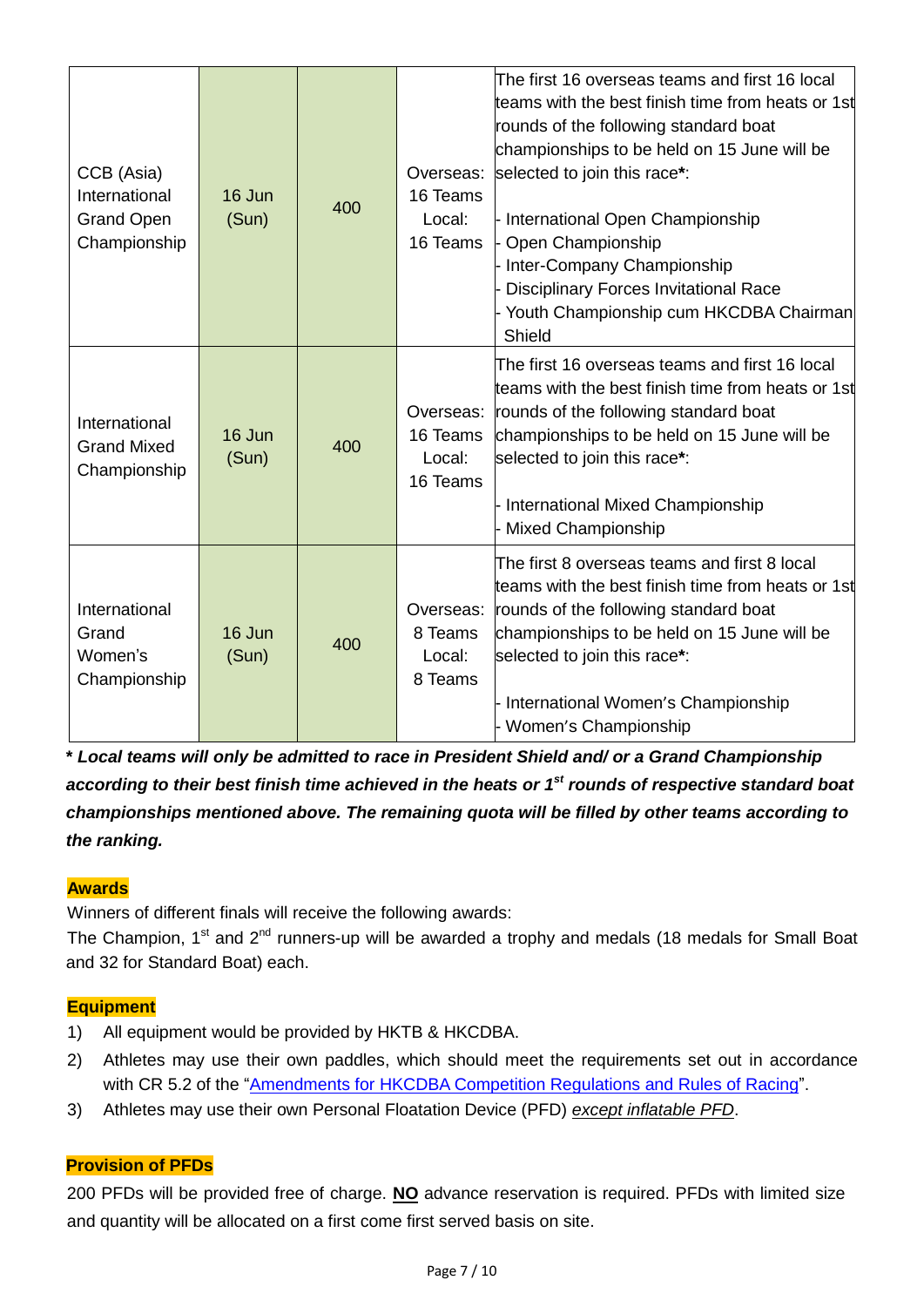# **Race Rules and Regulations**

The latest version of IDBF's ["Competition Regulations"](https://docs.wixstatic.com/ugd/81bcd4_f8552ae9b93f445685e3ca4e9053f612.pdf) and ["Rules of Racing"](https://docs.wixstatic.com/ugd/81bcd4_d08018a96efd4462a068f5771106213b.pdf), and the "Amendments for [HKCDBA Competitions Regulations and Rules of Racing"](https://docs.wixstatic.com/ugd/f648d8_dfc9787cde2940f78ff537c8508d7b60.pdf) shall apply.

*NOTE: All team mangers and participants should be familiar with the race rules and regulations.*

#### **Race Format**

Please refer to Race Format. Any change of race format, if any, will be announced in forthcoming editions of Race Bulletin or at the Team Managers' Meeting.

#### **Race by-law**

- 1) All athletes of the teams enrolled in **Local Championships** must register as 2019-20 HKCDBA athletes. Athletes of overseas teams and invited teams are exempted.
- 2) Standard Boat Team: the maximum number of team members is 34, including 1 team manager, 1 coach, 1 drummer, 1 helm, 16 to 30 paddlers. *(The maximum capacity of each standard boat is 20; for safety reason, the first seat of the boat must be emptied)*
- 3) Small Boat Team: the maximum number of team members is 20, including 1 team manager, 1 coach, 1 drummer, 1 helm, 8 to 16 paddlers. *(The maximum capacity of each small boat is 12.)*
- 4) There is no limitation on the number of race entries participated by each organization.
- 5) Category (except CCB (Asia) HKCEA Dragon Boat Invitational Race) with less than **6 participating teams** will be cancelled.
- 6) All athletes are **not allowed** to represent for more than 1 team in each category. That is, sub-teams under the same team name (e.g. ABC Team A and ABC Team B are regarded as 2 teams in the same category).
- 7) **All teams are required to report to the Marshaling Area 30 minutes in advance of each race.** Teams will be disqualified if they are found not meeting the entry requirements.
- 8) Team Manager: Each team **must assign a member to be the Team Manager**. Team Manager wearing the Team Manager Badge shall accompany his/ her team for reporting at the Marshaling Area. Team Manager will be required to stay at the Marshaling Area and under the monitoring of race officials during the race.
- 9) Coach: Team Manager can assign the team coach to race during the second phase of online registration; however he/ she must observe the entry requirements of respective races. For coaches who would race in any **Local Championships**, they must register as 2019-20 HKCDBA athletes. Coaches of overseas teams and invited teams are exempted.
- 10) The Organiser shall have the right to refuse any entry into the races at its sole discretion.
- 11) Any team (including all team members and accompanying persons) who severely contravenes any race rules and regulations or disciplinary code will be disqualified and/or not entitled for any awards.
- 12) For safety reason, HKTB and HKCDBA reserve the right to alter the capacity of each dragon boat according to weather condition.
- 13) If there is any inconsistency between the English version and Chinese version, the Chinese version shall prevail.
- 14) The HKTB and HKCDBA have the right to the final decision (including the right to change without prior notice) in all matters pertaining to the event (including the programme, the racecourse and the terms and conditions of the event). Any changes for the event announced by the Organiser or posted on the Organiser's web page shall prevail. In case of any dispute, the Organiser's decision shall be final and conclusive.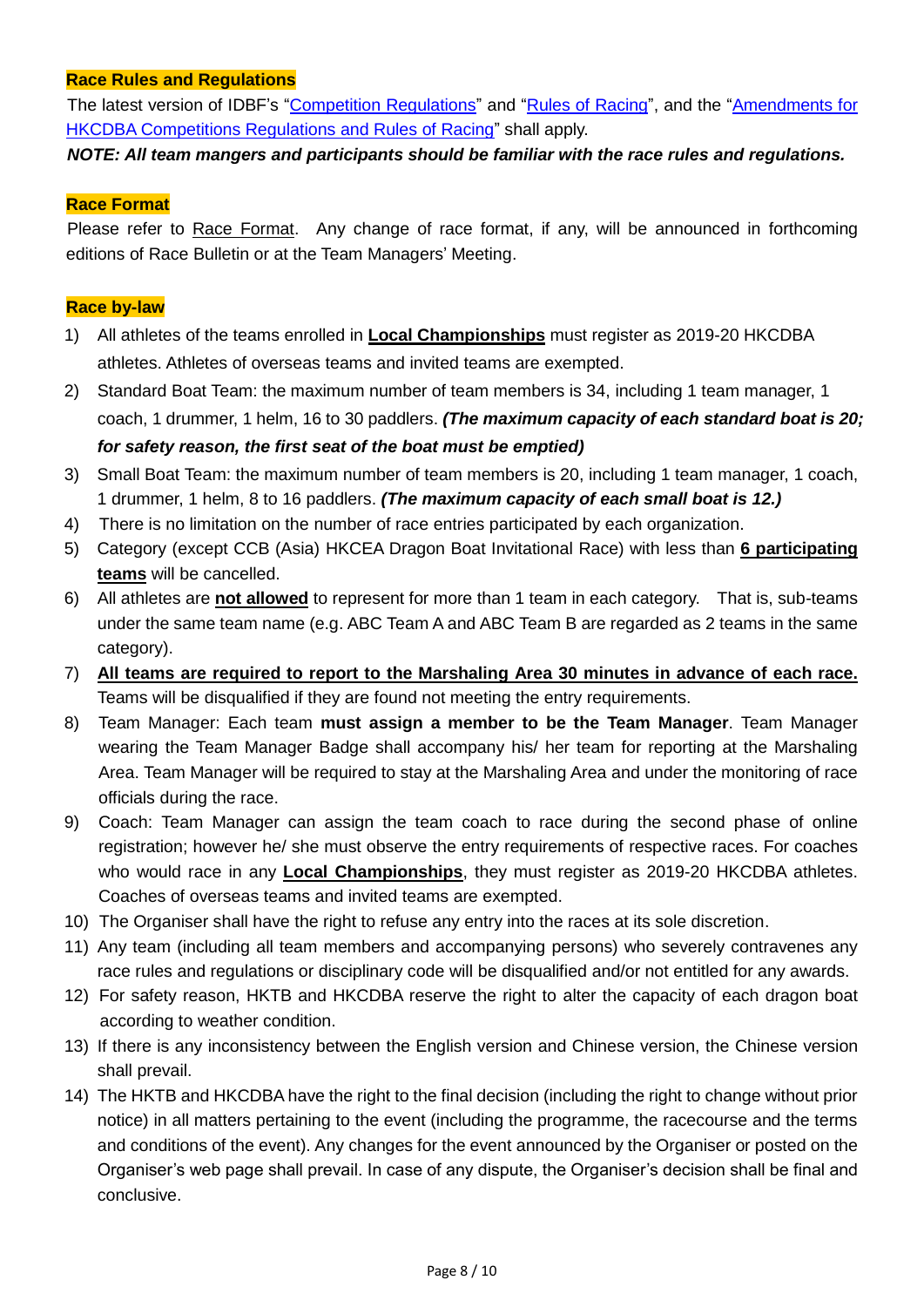# **Visa**

Please visit the Hong Kong Immigration Department website for the details of Visa application:

[https://www.immd.gov.hk/eng/forms/forms/id-c-1004.html.](https://www.immd.gov.hk/eng/forms/forms/id-c-1004.html) All visa applications and fees should be submitted by the teams. In general, it takes at least 8 to 10 weeks to process the visa application. Teams are responsible for all the consequence caused and fees incurred due to late application. For enquiry, please contact the Secretariat at [hkdbc2019@hktb.com.](mailto:hkdbc2019@hktb.com)

# **Local Transportation for Overseas Teams**

Information of the transport service provider will be provided in Bulletin (2). Teams can contact the supplier for booking arrival/departure transfers, transfers between the hotels and the race site for practice, races or sightseeing on own expenses.

# **Crew Marquee Arrangement**

Rental charge of the use of marquee is HK\$700 per marquee for 3 consecutive days. Each team is eligible to apply for only one marquee. Team managers may reserve marquees during the first phase of online registration. For overseas teams and invited teams, one FREE marquee will be offered.

Due to space availability, marquees will be assigned on a first come first served basis. The location of marquees will be assigned by drawing lot. Interested teams shall complete the online registration and settle all payments as confirmation. A floor plan showing the exact location of the marquees will be published later. Quantity and location of marquees is subject to the actual setup arrangement.

**Kindly be reminded that unlawful occupation of unleased land and construction in public areas are illegal under the Laws of Hong Kong. Teams violating the Laws of Hong Kong will be automatically disqualified from participating in the race without further notice.**

#### **Payment**

For (1) Entry fee; and (2) Crew Marquee rental fee

*NOTE: Separate crossed cheque for entry fee(s) (i.e. 1 cheque for 1 race category) and crew marquee rental fee is a must*

**Payment should be made by crossed cheque and made payable to "HONG KONG TOURISM BOARD". Please mark the team name, race category and the number of crew marquee on the back of the cheque.**

| Name of Payee | Hong Kong Tourism Board                                        |
|---------------|----------------------------------------------------------------|
|               | Flat B, 1/F, Wah Mow Factory Building, 202-204 Choi Hung road, |
|               | Diamond Hill, Kowloon, Hong Kong                               |
| Address       | Attn: Secretariat of 2019 CCB (Asia) Hong Kong International   |
|               | <b>Dragon Boat Races</b>                                       |
|               |                                                                |
|               | NOTE: Please mark "2019 IDBR" on the envelope                  |